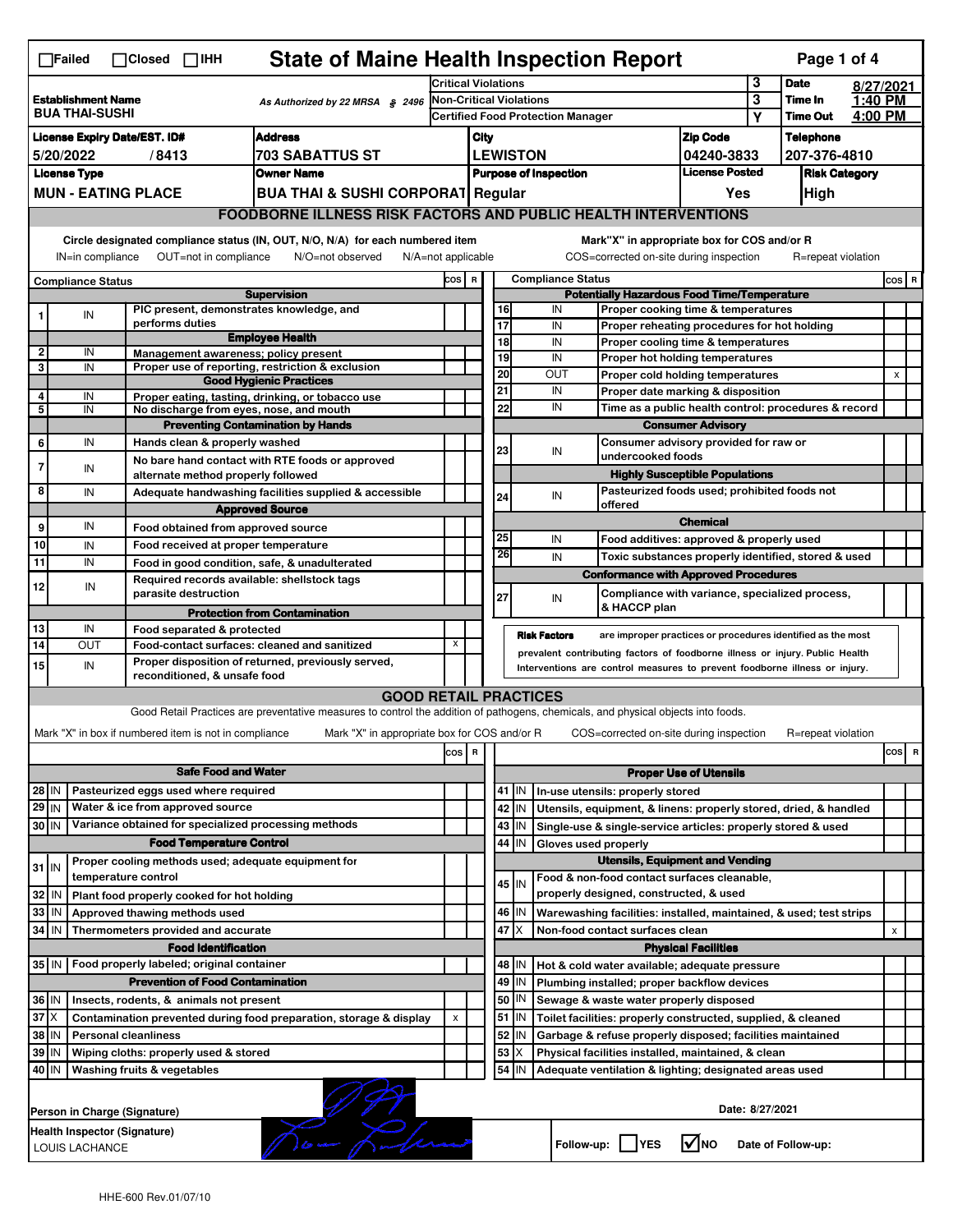|                                                    | Page 2 of 4                              |                                 |                                 |              |                                |                                  |  |  |  |  |
|----------------------------------------------------|------------------------------------------|---------------------------------|---------------------------------|--------------|--------------------------------|----------------------------------|--|--|--|--|
| <b>Establishment Name</b><br><b>BUA THAI-SUSHI</b> |                                          | As Authorized by 22 MRSA § 2496 | 8/27/2021<br>Date               |              |                                |                                  |  |  |  |  |
| License Expiry Date/EST. ID#<br>5/20/2022<br>/8413 | <b>Address</b><br><b>703 SABATTUS ST</b> |                                 | City / State<br><b>LEWISTON</b> | <b>ME</b>    | <b>Zip Code</b><br>104240-3833 | <b>Telephone</b><br>207-376-4810 |  |  |  |  |
| <b>Temperature Observations</b>                    |                                          |                                 |                                 |              |                                |                                  |  |  |  |  |
| Location                                           | <b>Temperature</b>                       |                                 |                                 | <b>Notes</b> |                                |                                  |  |  |  |  |
| Sanitizer bucket                                   | 50-99 ppm                                | chlorine solution               |                                 |              |                                |                                  |  |  |  |  |
| Ambient temp storage                               | $60*$                                    | raw egg                         |                                 |              |                                |                                  |  |  |  |  |

| Sashimi cooler       | $38^{\ast}$    | salmon                       |
|----------------------|----------------|------------------------------|
|                      |                |                              |
| Low temp. dish       | 145*/50-99 ppm | wash temp/ chlorine solution |
|                      |                |                              |
| Wok station reach in | $37*$          | chicken                      |
|                      |                |                              |
| Wok station reach in | $34*$          | sliced beef                  |
|                      |                |                              |

**Person in Charge (Signature)**

**Health Inspector (Signature)**  LOUIS LACHANCE



**Date: 8/27/2021**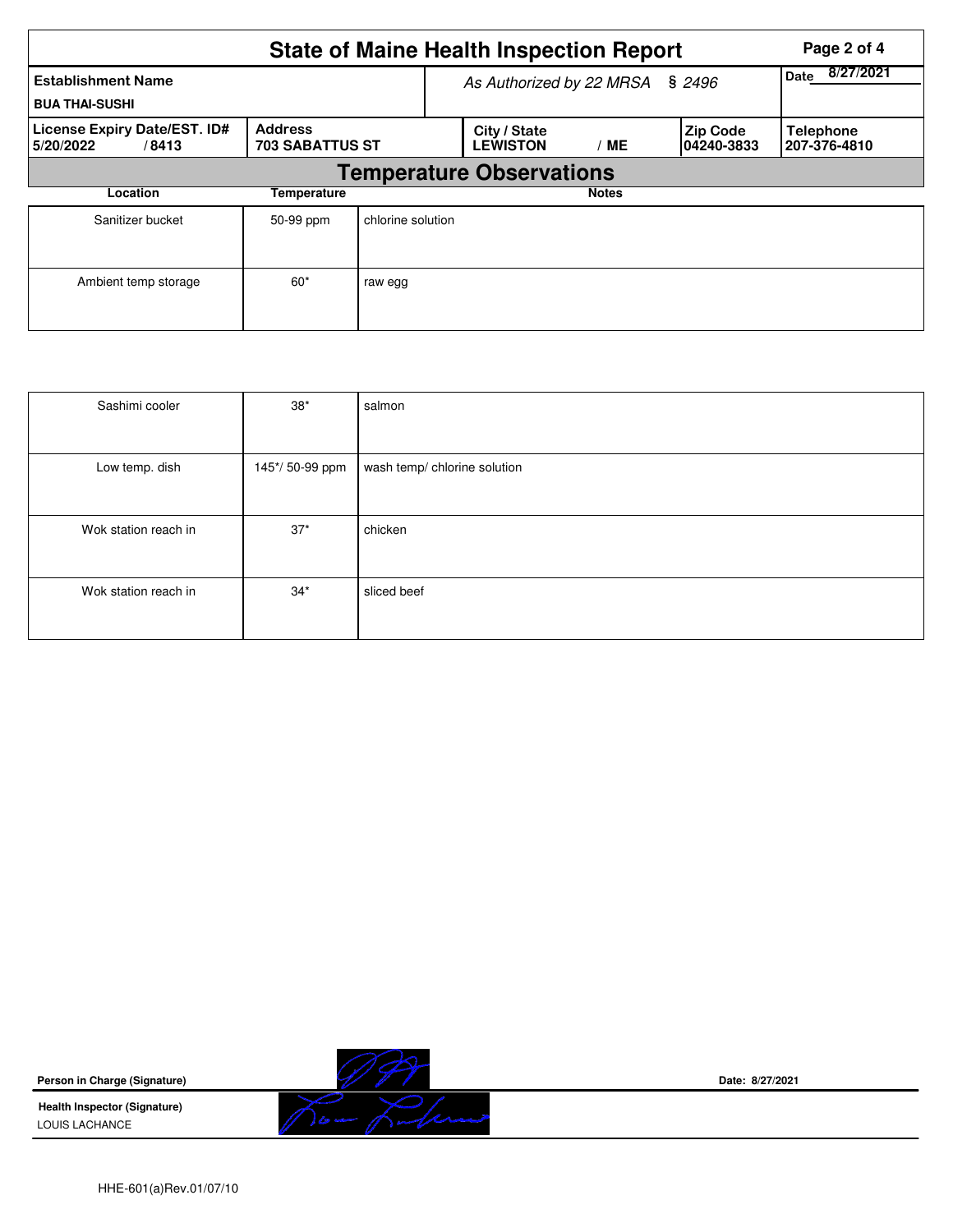| State of Maine Health Inspection Report                      |                                                                                                                                                      |                                        |           |                               |                   |  |  |  |  |
|--------------------------------------------------------------|------------------------------------------------------------------------------------------------------------------------------------------------------|----------------------------------------|-----------|-------------------------------|-------------------|--|--|--|--|
| <b>Establishment Name</b>                                    |                                                                                                                                                      |                                        |           |                               | 8/27/2021<br>Date |  |  |  |  |
| <b>BUA THAI-SUSHI</b>                                        |                                                                                                                                                      |                                        |           |                               |                   |  |  |  |  |
| License Expiry Date/EST. ID#<br>5/20/2022<br>/8413           | <b>Address</b><br><b>703 SABATTUS ST</b>                                                                                                             | City / State<br><b>LEWISTON</b>        | <b>ME</b> | <b>Zip Code</b><br>04240-3833 |                   |  |  |  |  |
| <b>Observations and Corrective Actions</b>                   |                                                                                                                                                      |                                        |           |                               |                   |  |  |  |  |
|                                                              | Violations cited in this report must be corrected within the time frames below, or as stated in sections                                             | 8-405.11 and 8-406.11 of the Food Code |           |                               |                   |  |  |  |  |
|                                                              | 14: 4-602.11. (C): C: Potentially hazardous food contact surfaces are not cleaned with proper frequency. At least every 4 hours.                     |                                        |           |                               |                   |  |  |  |  |
| to be clean and sanitized within 4 hours of use. *COS        | INSPECTOR NOTES: Rice cooker left soiled for 2 days, without wash, rinse or sanitizing. All food contact surfaces and non-food contact surfaces need |                                        |           |                               |                   |  |  |  |  |
|                                                              | 20: 3-501.16.(B): C: Shell eggs not stored in refrigerated equipment that maintains an ambient temperature of 45 F or colder.                        |                                        |           |                               |                   |  |  |  |  |
|                                                              | INSPECTOR NOTES: Eggs held at ambient room temp. Keep raw eggs at 45 or below during storage. *COS, discarded                                        |                                        |           |                               |                   |  |  |  |  |
|                                                              | 37: 3-305.11: N: Food not protected from contamination during storage.                                                                               |                                        |           |                               |                   |  |  |  |  |
|                                                              | INSPECTOR NOTES: Multiple Wok station food items left uncovered for non-use hours. Keep all foods protected in clean, sanitized containers. *COS     |                                        |           |                               |                   |  |  |  |  |
| 47: 4-601.11.(C): C: Nonfood contact surfaces are not clean. |                                                                                                                                                      |                                        |           |                               |                   |  |  |  |  |
|                                                              | INSPECTOR NOTES: Shelving, carts, prep tables and area left unclean. Clean and sanitize all surfaces as needed and after use. *COS                   |                                        |           |                               |                   |  |  |  |  |
| 53: 6-501.12: N: The physical facilities are not clean.      |                                                                                                                                                      |                                        |           |                               |                   |  |  |  |  |
| deter pests.                                                 | INSPECTOR NOTES: Below equipment and hard to reach areas are unclean. Clean and sanitize hard to reach areas to lessen bacterial growth and to       |                                        |           |                               |                   |  |  |  |  |

53: 6-501.16: N: Mops are not being properly stored.

INSPECTOR NOTES: Soiled mops being kept in dirty mop water for prolonged periods. Rinse mop heads daily and hang to allow for air dry.

**Person in Charge (Signature) Health Inspector (Signature)** 

LOUIS LACHANCE



**Date: 8/27/2021**